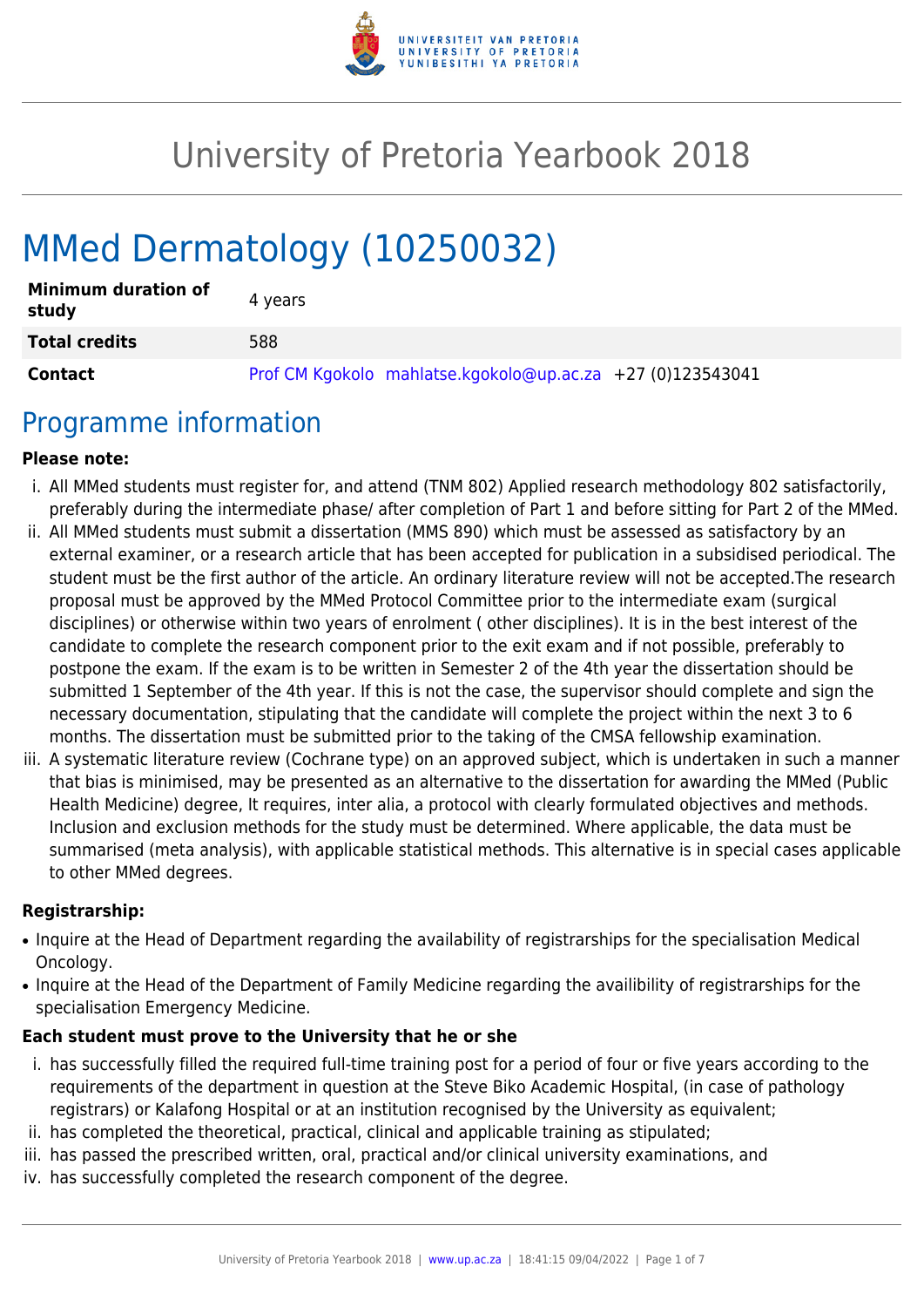

# Admission requirements

A prospective student for the MMed degree programme must be in possession of the MBChB degree of this University or a qualification deemed by the University to be equivalent to the MBChB degree for at least two years. In addition such a student must be registered as a physician with the Health Professions Council of South Africa for at least one year.

International students must have qualifications verified by SAQA. Contact department before applying for government positions. Contact department before application.

# Other programme-specific information

**"Major subject"** refers to the recognised field of study in Medicine in which the student specialises. The study of the major subject extends over four or five years, as prescribed by the department in question.

# Examinations and pass requirements

- i. The sequence of the examinations in the prerequisite subjects will be determined by the head of the department under which the major subject falls.
- ii. The nature, duration and time of the examinations in the prerequisite subjects are determined in cooperation with the heads of the departments under which the prerequisite subjects fall – with the proviso that, except in cases where stipulated otherwise, the examinations in the prerequisite subjects may be held at any time prior to or concurrently with the major subject. The examinations in the major subjects are held as follows:
- iii. In the case of four-year programmes: not before the end of the third year.
- iv. In the case of five-year programmes: not before the end of the fourth year.
- v. A minimum final mark of 50% is required by all departments to pass in a subject and in the clinical section of the examination, a subminimum of 50%. General Regulations apply.
- vi. A student is not admitted to the examination in a prerequisite subject (second examinations excluded) more than twice, nor is he or she admitted to the examination in the major subject more than twice.

**Note**: Certificates of satisfactory preparation and progress are required in respect of the fourth year of four-year programmes in which an examination is held at the end of the third year.

#### **Second examinations**

Second examinations for MMed students will only be held after at least six months have elapsed since the conclusion of the examination in which the student had failed.

### **Rules governing the writing of the examinations of the College of Medicine of South Africa [CMSA]**

- i. Only candidates who have met all requirements for the MMed degree except for the major subject (final examination), i.e. passed all prerequisite subjects (the latter to be interchangeable; can be passed either at the University or as primary and intermediary examinations at the College of Medicine of South Africa [CMSA], completed all practical, clinical and applicable training of four or five years as prescribed by the relevant academic department (continuous evaluation of the candidate, in an approved registrar post, by the Head of department of the candidate); and completed the required research component for the degree in accordance with the Faculty Yearbook regulations, i.e. Applied research methodology 800 (TNM 800) and the dissertation (MMS 800) or an article (not an ordinary literature review) that has been accepted for publication in a subsidised periodical, will be allowed to write the college examination (exit examination), after which they will obtain both the CMSA fellowship and the MMed as specialist qualifications.
- ii. The rules have been effective as from 1 January 2011. As a transitional measure, cases will be considered on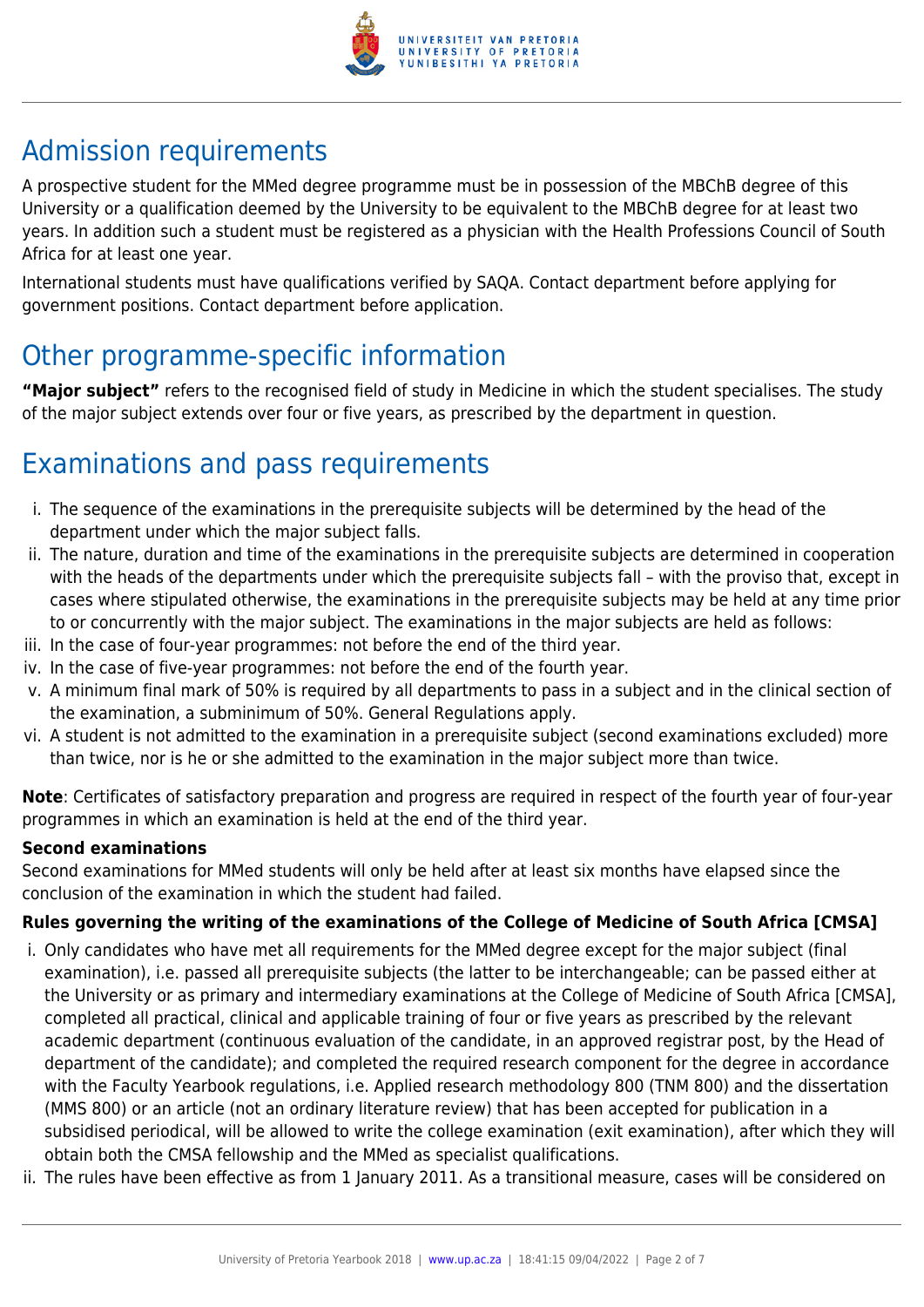

an individual basis where necessary.

### Exemption

#### **Exemption**

- i. The Faculty Board may grant partial exemption from the training and work mentioned under par. (b) and (c)(i) and (ii) above on the grounds of comparable training and experience completed in another post or at another recognised institution – with the proviso that exemption from a maximum period of 18 months may be granted with regard to four-year and five-year programmes.
- ii. Exemption from a maximum of three years may be granted by the Department of Medical Oncology for the MMed in Medical Oncology [MMed(MedOnc)] on the grounds of the MMed(Int) or MMed(Paed) degree of this University, or experience recognised by the University as equivalent.
- iii. Specific prerequisite subjects must be passed within 24 months after commencement of the programme.

### Pass with distinction

The degree is conferred at the end of the prescribed training period (i.e. three, four or five years, respectively). The degree is conferred with distinction on a student who has obtained a final mark of at least 75% in his or her major subject.

### General information

#### **Registrars**

Departments expect registrars to participate increasingly in the examining and treatment of patients in the hospital, both in-patients and out-patients, as well as performing and interpreting tests in the laboratory (where applicable); initially under supervision and later increasingly at their own responsibility. Lectures/symposia with closely related departments are organised, as well as discussions of literature, etc.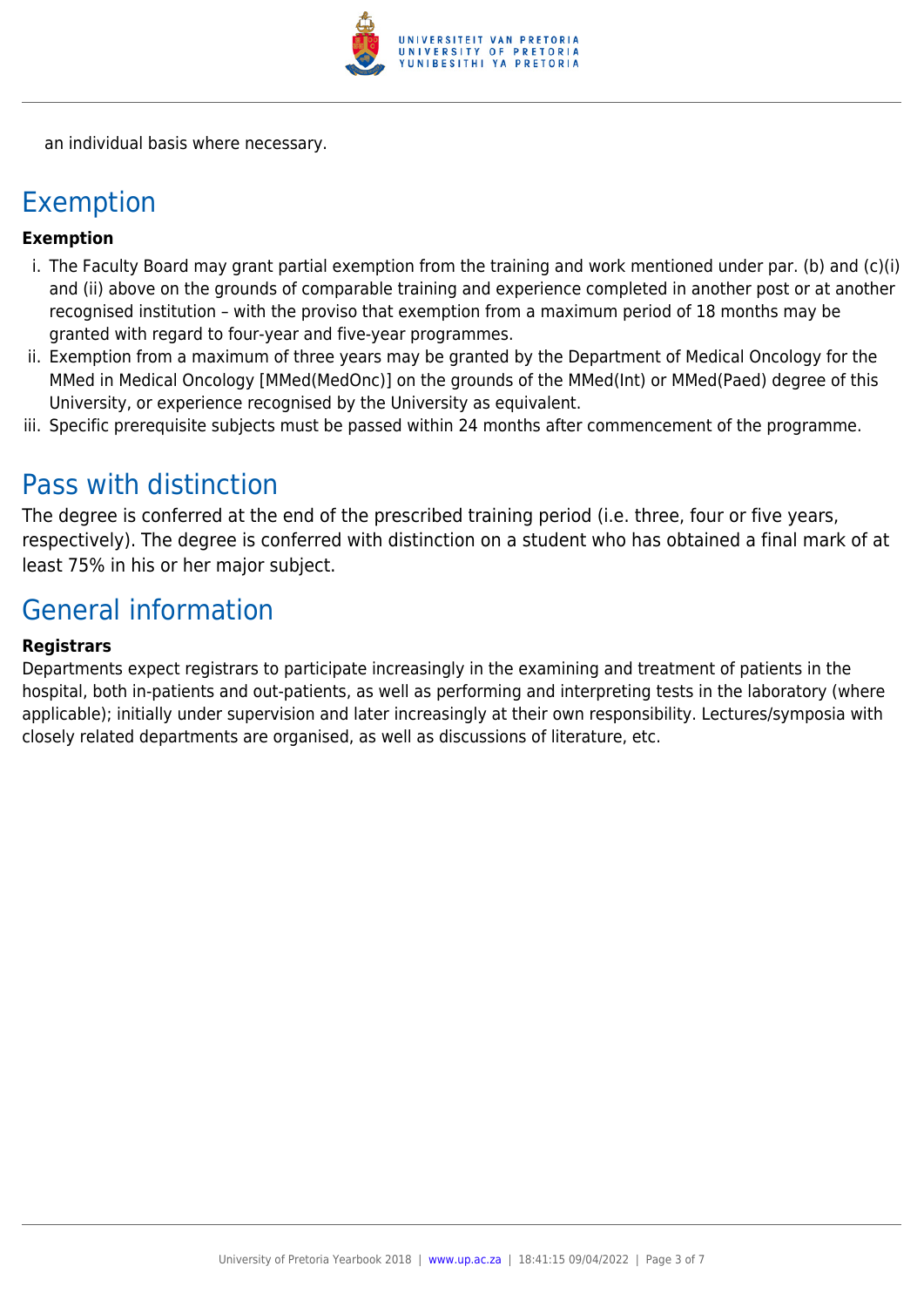

## Curriculum: Year 1

#### **Minimum credits: 588**

### **Core modules**

[Anatomy 807](https://www.up.ac.za/faculty-of-education/yearbooks/2018/modules/view/ANA 807) (ANA 807) - Credits: 36.00 [Dermatology 800](https://www.up.ac.za/faculty-of-education/yearbooks/2018/modules/view/DER 800) (DER 800) - Credits: 300.00 [Physiology 801](https://www.up.ac.za/faculty-of-education/yearbooks/2018/modules/view/FSG 801) (FSG 801) - Credits: 36.00 [Dissertation 890](https://www.up.ac.za/faculty-of-education/yearbooks/2018/modules/view/MMS 890) (MMS 890) - Credits: 180.00 [Pathology 804](https://www.up.ac.za/faculty-of-education/yearbooks/2018/modules/view/PAG 804) (PAG 804) - Credits: 36.00 [Applied research methodology 802](https://www.up.ac.za/faculty-of-education/yearbooks/2018/modules/view/TNM 802) (TNM 802) - Credits: 0.00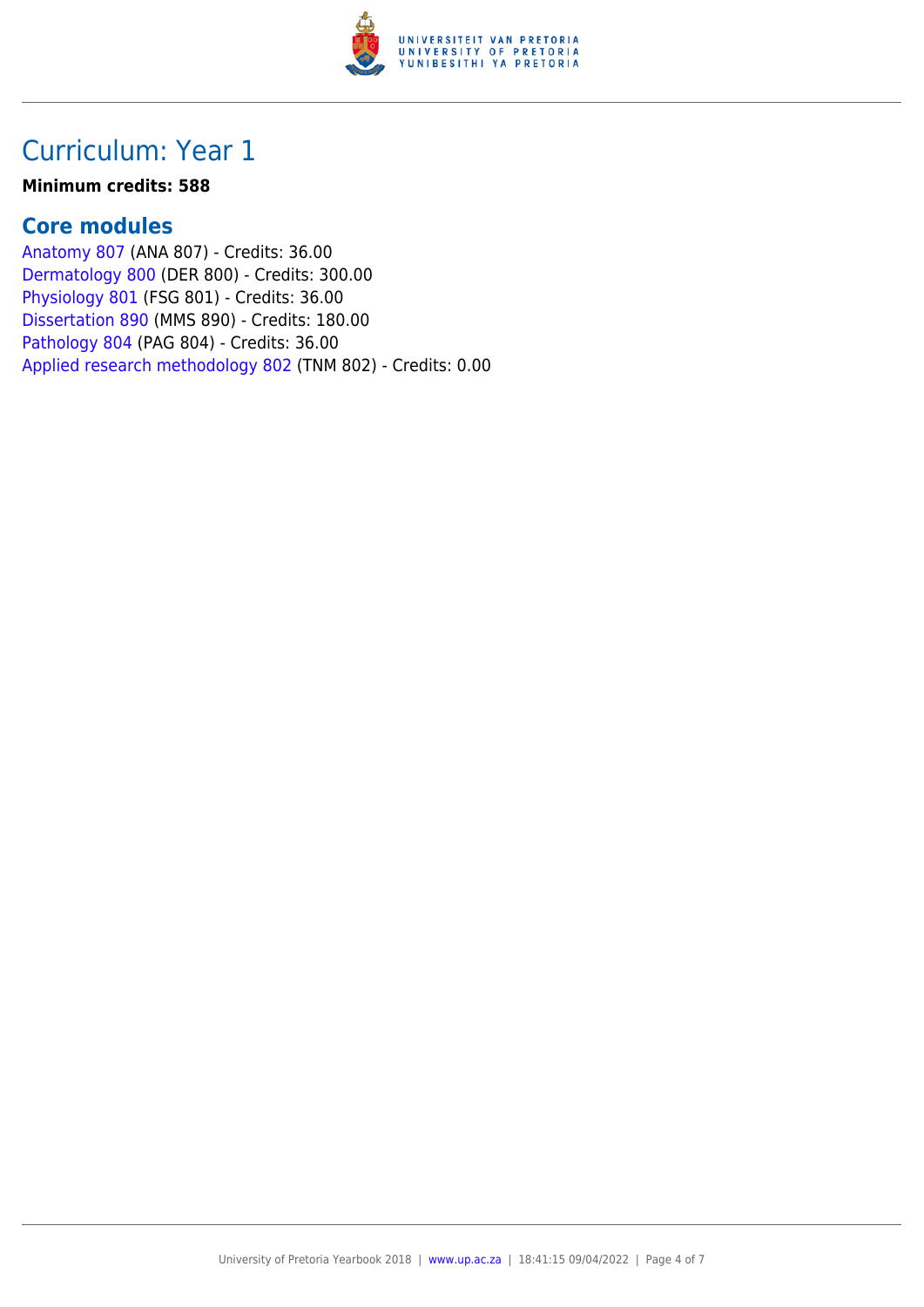

## Curriculum: Year 2

#### **Minimum credits: 588**

### **Core modules**

[Anatomy 807](https://www.up.ac.za/faculty-of-education/yearbooks/2018/modules/view/ANA 807) (ANA 807) - Credits: 36.00 [Dermatology 800](https://www.up.ac.za/faculty-of-education/yearbooks/2018/modules/view/DER 800) (DER 800) - Credits: 300.00 [Physiology 801](https://www.up.ac.za/faculty-of-education/yearbooks/2018/modules/view/FSG 801) (FSG 801) - Credits: 36.00 [Dissertation 890](https://www.up.ac.za/faculty-of-education/yearbooks/2018/modules/view/MMS 890) (MMS 890) - Credits: 180.00 [Pathology 804](https://www.up.ac.za/faculty-of-education/yearbooks/2018/modules/view/PAG 804) (PAG 804) - Credits: 36.00 [Applied research methodology 802](https://www.up.ac.za/faculty-of-education/yearbooks/2018/modules/view/TNM 802) (TNM 802) - Credits: 0.00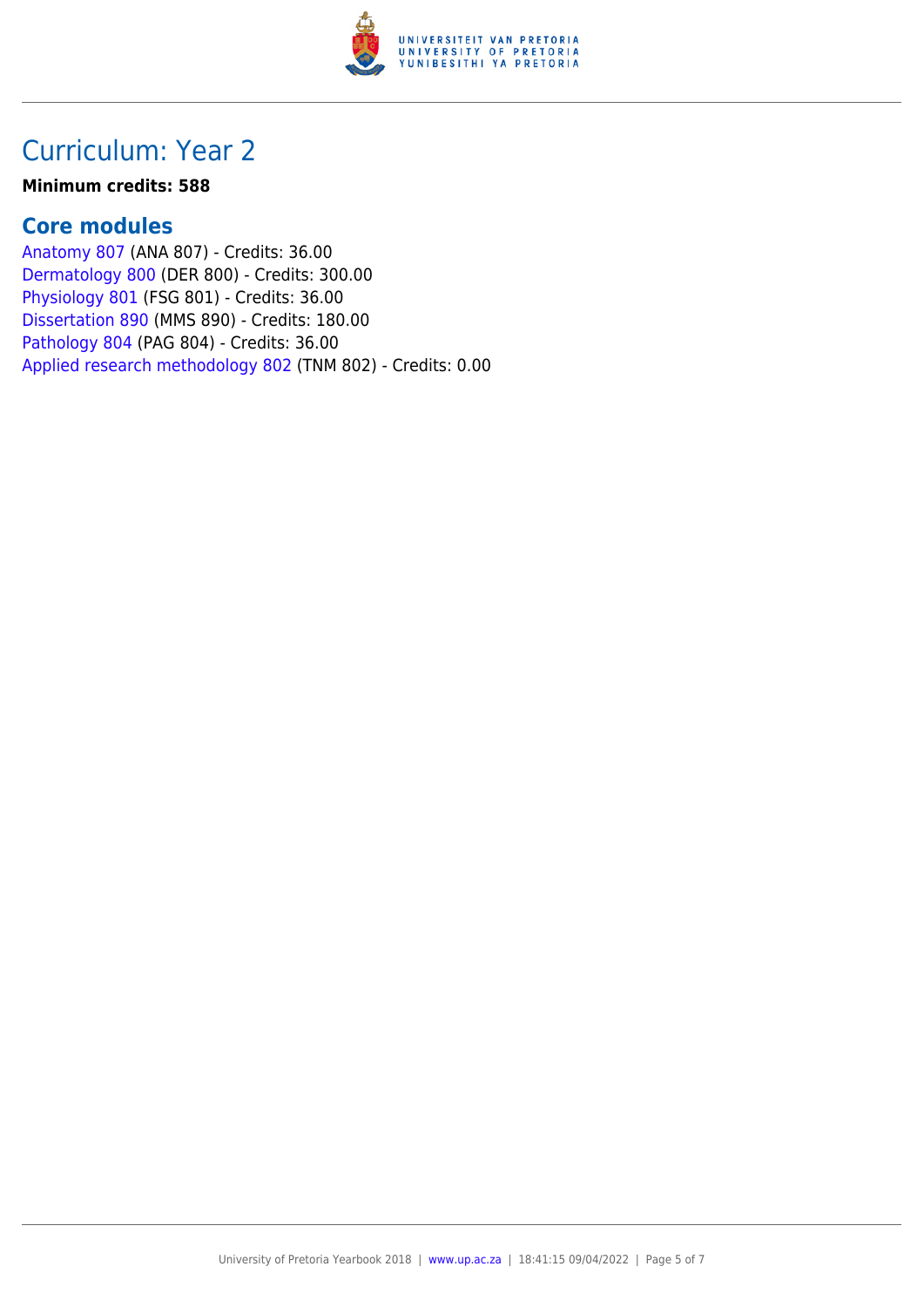

## Curriculum: Year 3

#### **Minimum credits: 588**

### **Core modules**

[Anatomy 807](https://www.up.ac.za/faculty-of-education/yearbooks/2018/modules/view/ANA 807) (ANA 807) - Credits: 36.00 [Dermatology 800](https://www.up.ac.za/faculty-of-education/yearbooks/2018/modules/view/DER 800) (DER 800) - Credits: 300.00 [Physiology 801](https://www.up.ac.za/faculty-of-education/yearbooks/2018/modules/view/FSG 801) (FSG 801) - Credits: 36.00 [Dissertation 890](https://www.up.ac.za/faculty-of-education/yearbooks/2018/modules/view/MMS 890) (MMS 890) - Credits: 180.00 [Pathology 804](https://www.up.ac.za/faculty-of-education/yearbooks/2018/modules/view/PAG 804) (PAG 804) - Credits: 36.00 [Applied research methodology 802](https://www.up.ac.za/faculty-of-education/yearbooks/2018/modules/view/TNM 802) (TNM 802) - Credits: 0.00